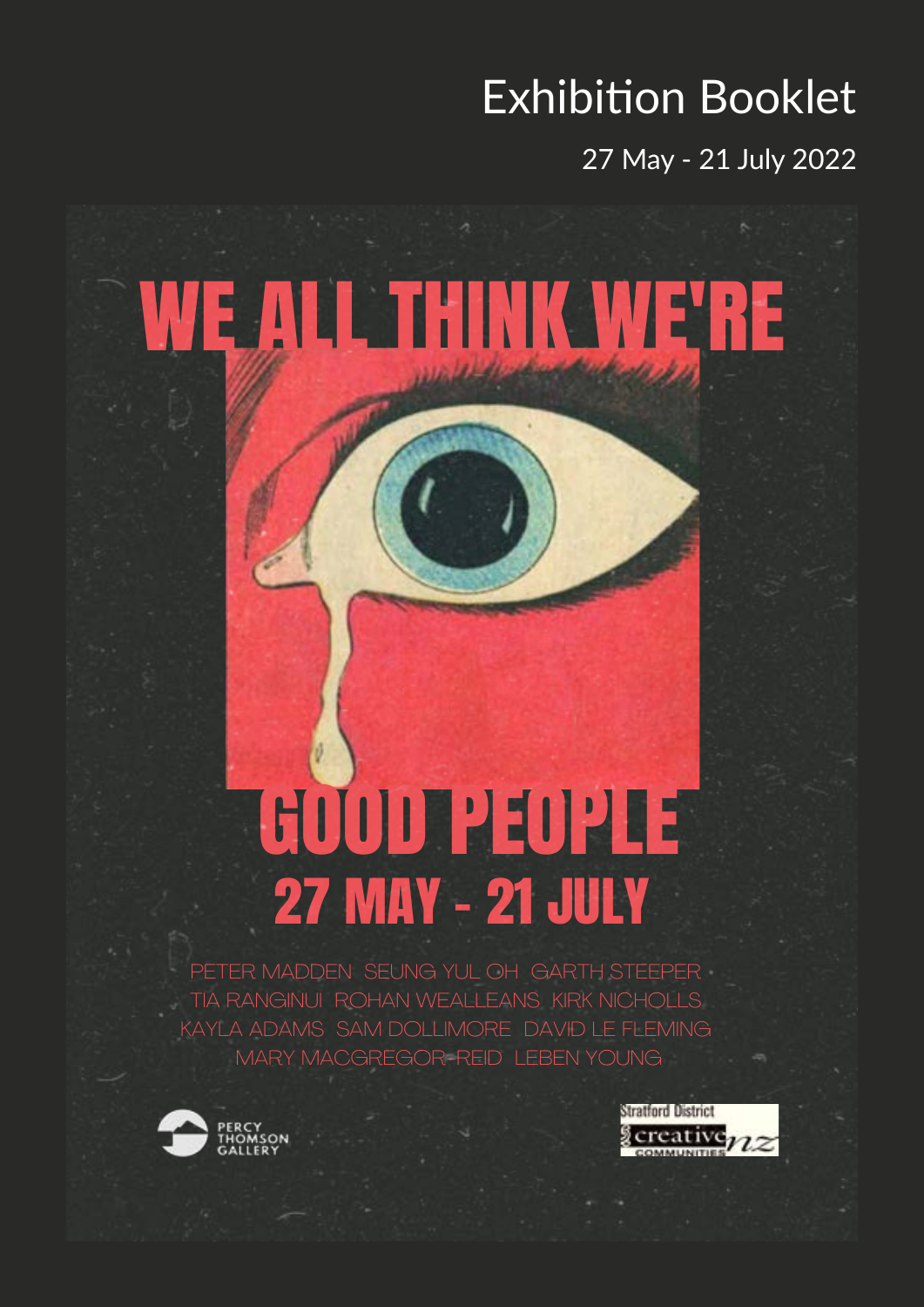#### Artist Profiles – 'We All Think We're Good People' **percythomsongallery.org.nz**

**Peter Madden (Auckland)** Patience is needed. His hands painstakingly cut out, pinned, balanced, layered and juxtaposed to create paper microcosms bursting with colour and form. Madden graduated MFA from the University of Auckland, School of Fine Arts in 2002 and currently lives and works in Auckland. He creates sculptural installations and collages from flat images – from encyclopedias, books, advertisements, and magazines – which he often refashions into spiraling three-dimensional constructions. "Not since van Gogh lopped off his ear has an artist's knife been put to such good use" – Tessa Laird.

**Kirk Nicholls (Whanganui)** A talented man with a chisel. Nicholls attention to detail is staggering. His artwork Karmatwa shows hours of precision with his tools. Both his parents, Peter Nicholls and Di Ffrench are recognized for their contribution to New Zealand's art history. In Kirk's work he uses matchsticks, which are inserted into the recesses of the wood. The results are striking. His artworks tell stories steeped in mythology and the transience of time.

**Tia Ranginui (Whanganui) (Ngati Hine Oneone)** Tia is a self-trained artist and works full-time as a gallery assistant between two galleries in Whanganui. Ranginui's Turangawaewae (spiritual homeland, place to stand) features prominently in her work, and provides a rich, historically layered and often spooky backdrop to her diverse photographic explorations.

**Sam Dollimore (Masterton)** Her art practice searches for alternative expressions of psychosensual liberation. Sam seeks to navigate the experience of body and psyche through the repetitive exploration of its shame, discomfort and anxiety. The work celebrates the body as transgressive and looks to a place where flesh might emerge transcendent. Think of the hours put into these intricate drawings with pen on paper.

**David Le Fleming (New Plymouth)** Originally from Manawatu. After 14 years working in London, he now lives in New Plymouth. A practicing artist for over 20 years, showing work in prestigious establishments such as London's Saatchi Gallery and Frankfurt's Union Hall, PTG is pleased to see his re-purposed fireguards in Taranaki. Intricate and painterly – David's works are calming and make us reflect on the passage of time.

**Kayla Adams (New Plymouth)** Bronze sculptor and polymath Kayla Adams is a local sculptor working in bronze and re-claimed wood. Inspiration for her works come from mythology, tarot, occultism, scripture, astrology and more. The tense expression of Sun suggests a catalyst for change and a force of destruction and evolution. The tarot sun "taught me to rise again", she says, "refined by my struggles and with a clarity of purpose."

**Seung Yul Oh (Auckland)** His instantly recognisable and idiosyncratic practice combine elements of East Asian popular culture with ironic references to high Western art history. Oh's painting, a formal and sometimes minimalist practice, which the artist has described as 'musical' and offering moments of balance and counterpoint. Seung Yul Oh works fulltime as an artist and is occasionally called on by Auckland University's Elam School of Fine Arts to work with students. His works are represented both nationally and internationally.

**Leben Young (Dunedin)** Contemporary artists based in Dunedin known for his public art installations, the works in Percy Thomson feature paint and coal over plastic. When looking at Leben's work, it looks like space junk, floating through the universe. In Taranaki, many may even make the connection to the iron sand beaches.

**Garth Steeper (Auckland)** Garth paints predominantly using glazes of olive green and red oxide lake oil over flake white underpaint. The two works side by side are dark, dynamic and full of allegory.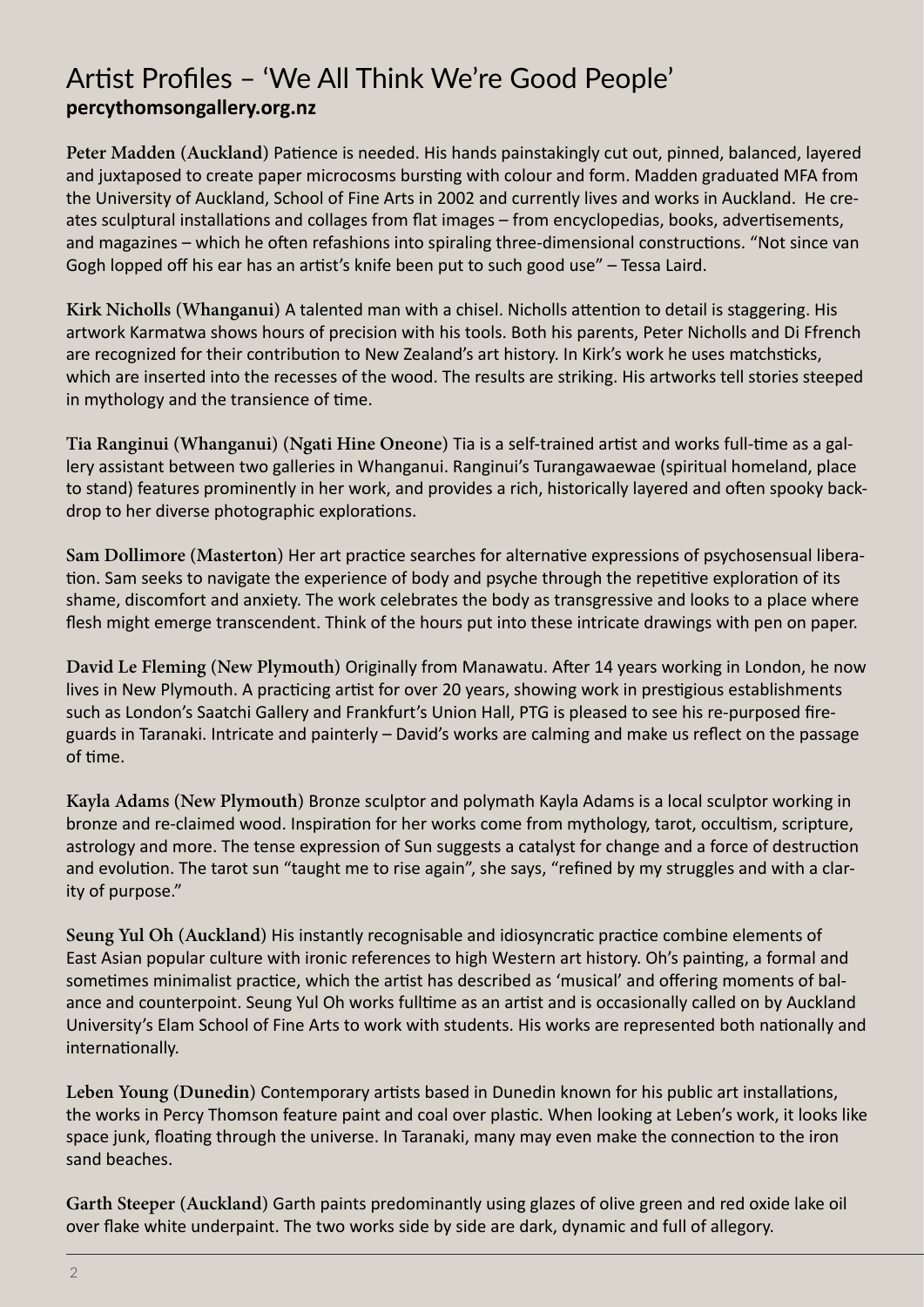These works contrast to his Highlands landscape, which is calm and foreboding. Garth's works are represented in a range of private collections, he currently lives and paints in Auckland.

**Mary MacGregor-Reid (Auckland)** Video and photographic artist from Auckland. She has a particular interest in alchemical process and human experience of the otherworldly. Creation of the costumes and objects used in these still shots from film studies are integral to her practice. Photographs in Percy Thomson are a part of her Rubedo series.

**Rohan Wealleans (New Plymouth)** His paintings can amass up to 80 layers of paint, resulting in a psychedelic, visceral, fascinating and at times repulsive surface. Rohan Wealleans completed a Master of Fine Arts in painting at the University of Auckland in 2003 and in the same year won the Waikato Art Prize. In 2006 he was the winner of the 15th Annual Wallace Art Award. Since 2001, Wealleans has exhibited regularly both in New Zealand and internationally.

#### **List of Artworks in Main Gallery**

(Numbers are located next to each artwork and correspond below):

- **1. Kirk Nicholls,** *Karmatwa* **(2021). Carved wood, matchsticks. \$8,500.**
- **2. Leben Young,** *Untitled Object* **(2021). Assemblage- recycled material, sand, coal. POA.**
- **3. Sam Dollimore,** *Some Orgiastic Riot or Another* **(2020). Work on paper. \$900.**
- **4. Leben Young,** *Untitled Object* **(2021). Re-purposed material, sand, coal. POA.**
- **5. Sam Dollimore,** *Untitled* **(2020). Work on paper. \$1,200.**
- **6. Leben Young,** *Untitled Object* **(2021). Assemblage- re-purposed material, sand, coal. POA.**
- **7. Peter Madden,** *I hold up what I know with what I don't know* **(2022) Found photographs, pins and archival glue. \$12,000.**
- **8. Peter Madden,** *We are the ones that loved across distances* **(2022). Found photographs, pins and archival glue. \$14,000.**
- **9. Garth Steeper,** *Coven in Flight* **(2021). Oil on canvas, mat frame. \$950.**
- **10. Garth Steeper,** *St George Ikon* **(2021). Oil on canvas. \$2,200.**
- **11. Garth Steeper,** *Highlands Study* **(2021). Oil on canvas. \$950.**
- **12. David Le Fleming,** *Maui fireguard* **(2022). Oil, enamel on oak fireguard. \$4,500.**
- **13. Mary MacGregor-Reid,** *Why did thou not preserve my precious rose whose perfume breathed of immortality* **(2019). Photography. \$3800.**
- **14. Mary MacGregor-Reid,** *My Sister, My Heart, My Tongue* **(2019). Photography. \$3800.**
- **15. Sam Dollimore,** *Unbecoming* **(2019). Work on paper. \$3,900.**
- **16. Rohan Wealleans,** *Motherboard* **(2021). Acrylic on Aluminum. \$28,000.**
- **17. Tia Ranginui,** *Cindermilla* **(2022). Archival print on hahnemuhle rag. \$3,300.**
- **18. Tia Ranginui,** *Ethel and Gretal* **(2022). Archival print on hahnemuhle rag. \$3,300.**
- **19. David Le Fleming,** *Thinking of You* **(2022). Oil, enamel on fireguard. \$4,500.**
- **20. David Le Fleming,** *Dancing on the tongues of beasts* **(2022). Oil, enamel on fireguard. \$4,500.**
- **21. Seung Yul Oh,** *Sonority Sequence I* **(2022), Acrylic on linen. \$2750**
- **22. Seung Yul Oh,** *Sonority Sequence II* **(2022). Acrylic on linen. \$2750**
- **23. Seung Yul Oh,** *Sonority Sequence III* **(2022). Acrylic on linen. \$2750**
- **24. Leben Young,** *Untitled Objects* **(2021). Assemblage recycled material, sand, coal. POA.**
- **25. Kayla Adams,** *Sun* **(2019). Bronze, reclaimed rimu. \$11,000.**
- **26. Kayla Adams,** *Devil* **(2019). Bronze, reclaimed rimu. \$11,000.**
- **27. Rohan Wealleans,** *Mezma* **(2020). Acrylic on canvas. \$6500.**

Exhibition kindly supported by

**Stratford District** 



Percy Thomson Gallery Visit percythomsongallery.org.nz 56 Miranda St, Prospero Place, Stratford 4332